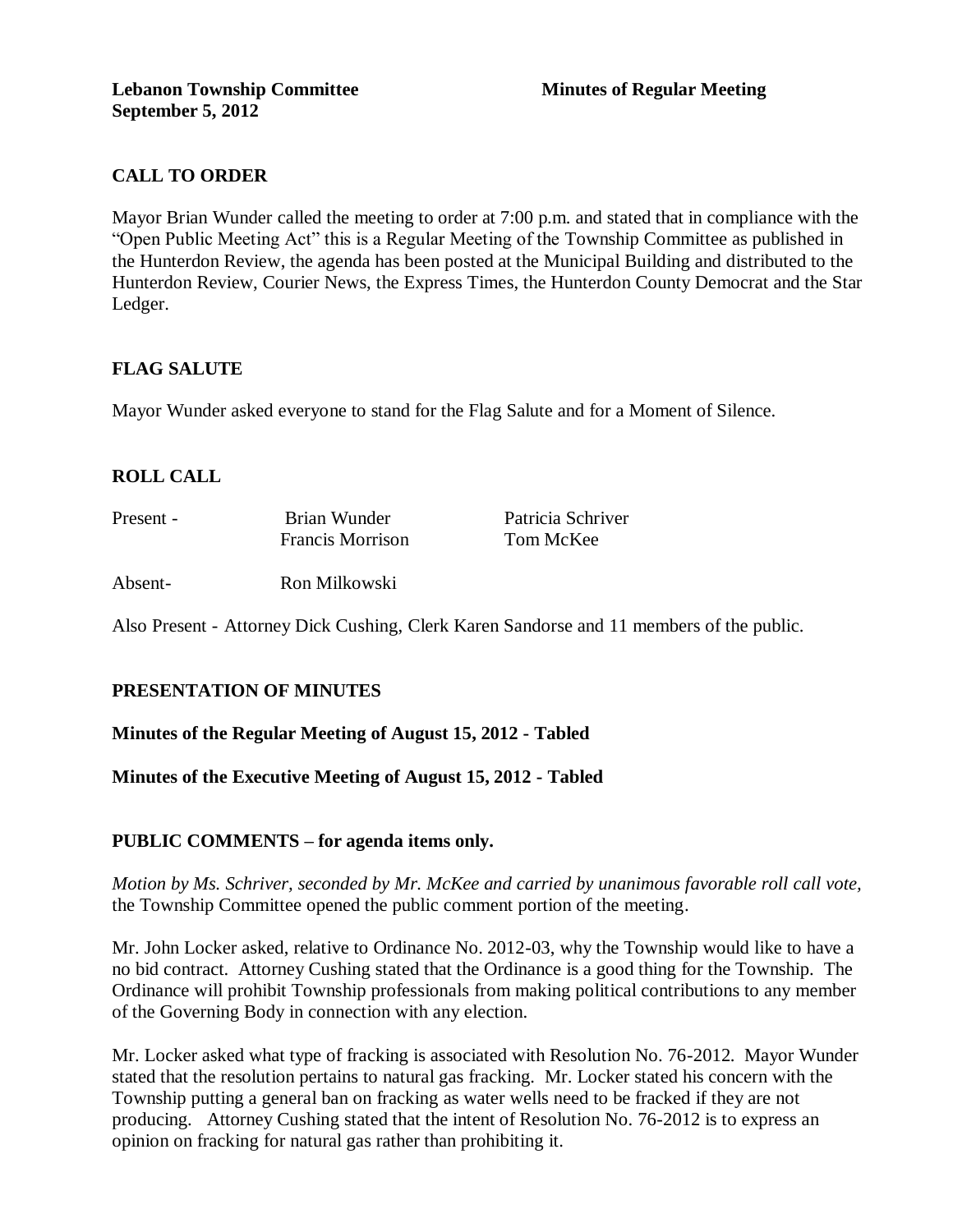LTCM 09/05/2012 Page 2 of 11

Mr. EJ Skidmore asked where the subject of fracking came from as he did not remember the Committee discussing it at a prior meeting. Mayor Wunder informed Mr. Skidmore that he had asked that the Resolution be placed on the Agenda for discussion at tonight's meeting. Mr. Skidmore asked if the residents should have some input on the matter.

Ms. Sue Welsh of Glen Gardner stated that if the Committee was to search radon and Glen Gardner on Google, a site would appear from the US Geological Society that has a study on rare occurrences in the geological makeup of ridges, one which is in Glen Gardner. The Quarry is built on the ridge which manufactures radon by its geological makeup. Ms. Welsh stated that she is not opposed to the expansion of the Quarry but she is opposed to the Quarry in that the explosions can't help but to force the radon into the resident's homes.

*Motion by Ms. Schriver, seconded by Mr. Morrison and carried by unanimous favorable roll call*  vote, the Township Committee closed the public comment portion of the meeting.

## **Ordinance No. 2012-03 - Introduction**

*Motion by Ms. Schriver, seconded by Mr. McKee, and carried by unanimous favorable roll call vote,*  the Township Committee approved Ordinance No. 2012-03 on first reading.

#### **TOWNSHIP OF LEBANON COUNTY OF HUNTERDON ORDINANCE NO. 2012-03 AN ORDINANCE AMENDING THE CODE OF THE TOWNSHIP OF LEBANON TO ADD A NEW ARTICLE II ENTITLED "RESTRICTIONS ON AWARD OF CONTRACTS EXEMPT FROM PUBLIC BIDDING" TO CHAPTER 17 ENTITLED "CONTRACTS"**

Public Hearing to be held on September 19, 2012

## **RESOLUTIONS**

#### **Resolution No. 72-2012 – Refund for Overpayment of Taxes**

*Motion by Ms. Schriver, seconded by Mr. McKee and carried by unanimous favorable roll call vote,* the Township Committee adopted Resolution No.72 -2012 as written below.

#### **TOWNSHIP OF LEBANON COUNTY OF HUNTERDON STATE OF NEW JERSEY RESOLUTION NO. 72-2012 REFUND FOR OVERPAYMENT OF TAXES**

WHEREAS there exists an overpayment of \$905.46 for taxes due to a duplicate payment for Block 59, lot 24.01, and,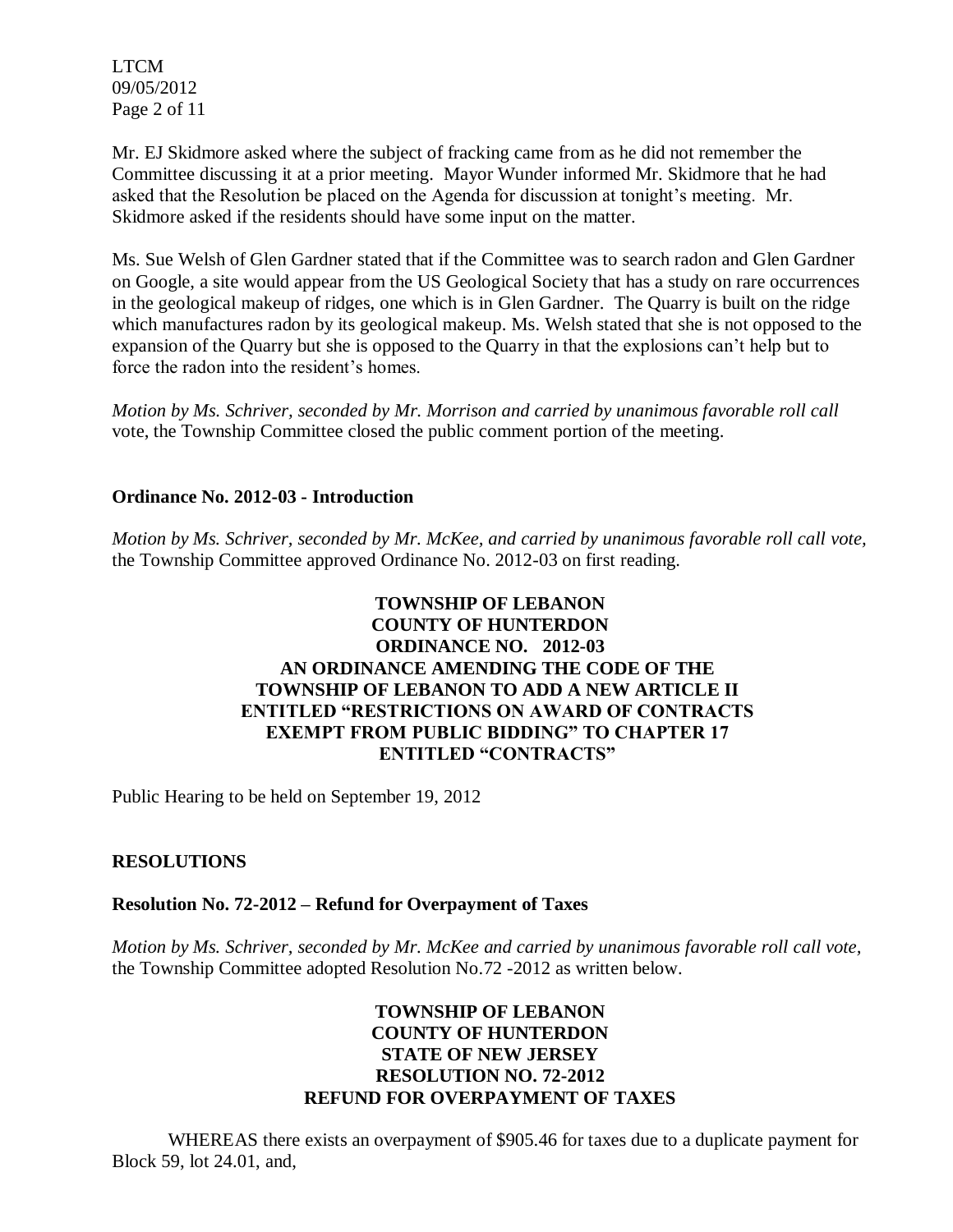LTCM 09/05/2012 Page 3 of 11

WHEREAS this amount has been requested for refund by Alan Lowcher Esq., attorney for Jeffrey and Laura Gargiulo, the previous owners of the property,

THEREFORE BE IT RESOLVED, that the Treasurer be authorized to prepare and Mayor, Treasurer and Clerk be authorized to sign a refund check in the amount of \$905.46 to Alan Lowcher, as Attorney for Jeffrey and Laura Gargiulo.

#### **Resolution No. 73-2012 – DPW Garage Project – Change Order No. 03**

*Motion by Mr. McKee, seconded by Ms. Schriver and carried by unanimous favorable roll call vote,* the Township Committee adopted Resolution No. 73-2012 as written below.

#### **TOWNSHIP OF LEBANON COUNTY OF HUNTERDON STATE OF NEW JERSEY RESOLUTION NO. 73-2012 DPW GARAGE PROJECT CHANGE ORDER NO. 03**

WHEREAS the need has arisen for a change order for the DPW Garage Project; WHEREAS the following additions and/or deductions of work:

| Description                                  |   | Cost            |
|----------------------------------------------|---|-----------------|
| <b>Install Pitless Adaptor</b><br>$+$ GC 10% | S | 619.50<br>61.95 |
|                                              | S | 681.45          |

The new (Contract Sum) including this Change Order will be… \$ 2,079,424.93

WHEREAS Keith Chambers of Chambers Architecture Inc. has reviewed the payment request and considers it to be in compliance with the performance of the contract and recommends the approval of a payment in the amount of \$681.45.

NOW THEREFORE, BE IT RESOLVED, by the Township Committee of the Township of Lebanon that Change Order No. 03 for the DPW Garage Project be approved and authorized the Mayor to execute.

#### **Resolution No. 74 -2012 – DPW Garage Project – Change Order No. 04**

*Motion by Ms. Schriver, seconded by Mr. McKee carried by unanimous favorable roll call vote, the* Township Committee adopted Resolution No.74-2012 as written below.

## **TOWNSHIP OF LEBANON COUNTY OF HUNTERDON STATE OF NEW JERSEY RESOLUTION NO. 74-2012 DPW GARAGE PROJECT**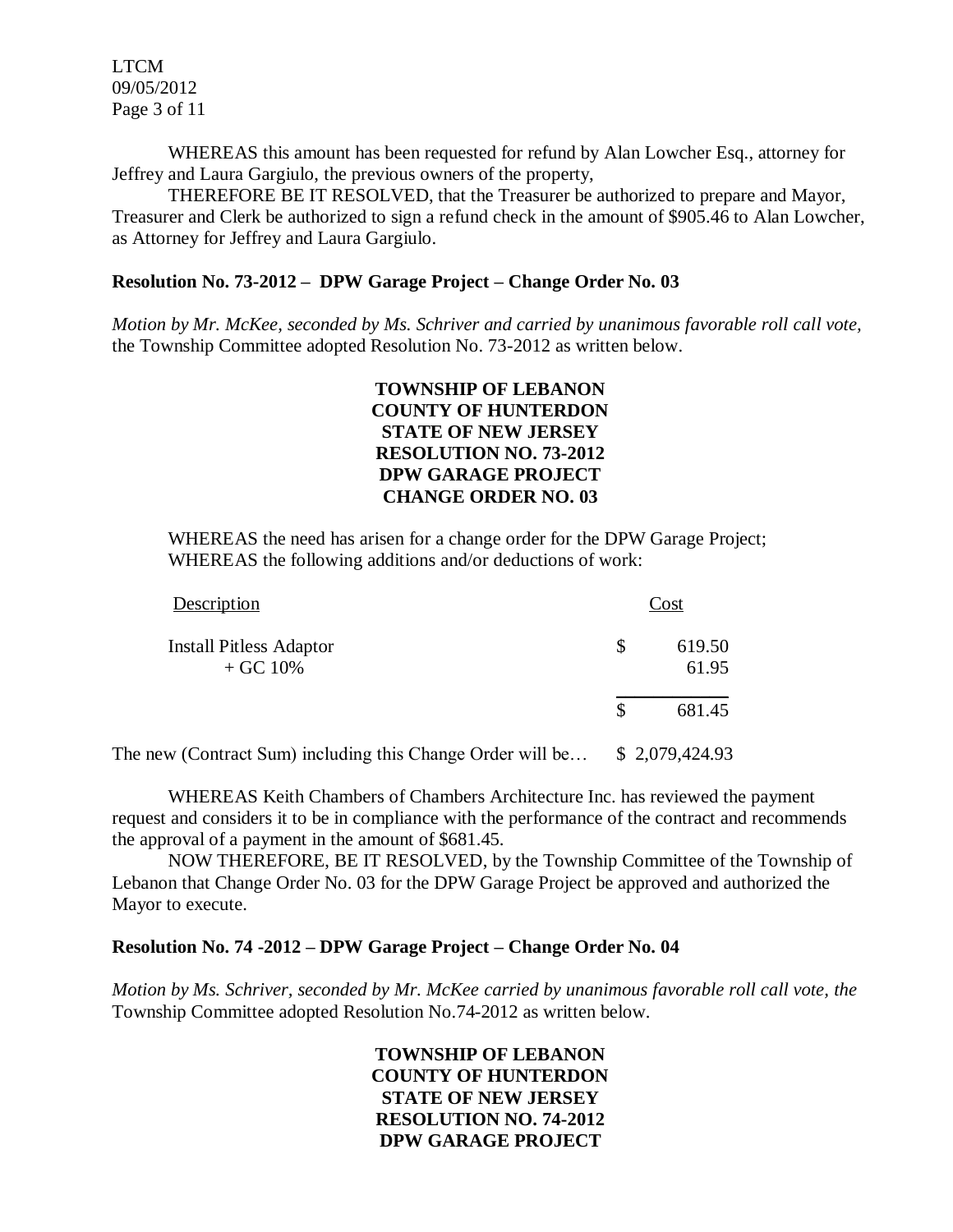#### **CHANGE ORDER NO. 04**

WHEREAS the need has arisen for a change order for the DPW Garage Project; WHEREAS the following additions and/or deductions of work:

| Description        | Cost |           |
|--------------------|------|-----------|
| Mezzanine          |      |           |
| Coordination       | \$   | 350.00    |
| Concrete & Masonry | \$   | 18,690.00 |
| <b>Intermark</b>   | \$   | 26,250.00 |
| $+GC 10%$          |      | 4,529.00  |
| Total              | \$   | 49,819.00 |

The new (Contract Sum) including this Change Order will be… \$ 2,129,243.93

WHEREAS Keith Chambers of Chambers Architecture Inc. has reviewed the payment request and considers it to be in compliance with the performance of the contract and recommends the approval of a payment in the amount of \$ 49,819.00.

NOW THEREFORE, BE IT RESOLVED, by the Township Committee of the Township of Lebanon that Change Order No. 04 for the DPW Garage Project be approved and authorized the Mayor to execute.

## **Resolution No. 75-2012 – Creating a Green Team**

*Motion by Mr. Schriver, seconded by Mr. McKee and carried by unanimous favorable roll call vote,* the Township Committee adopted Resolution No. 75-2012 as written below.

#### **TOWNSHIP OF LEBANON COUNTY OF HUNTERDON STATE OF NEW JERSEY RESOLUTION NO. 75-2012**

WHEREAS, Lebanon Township adopted Resolution No. 35A-2012, "Supporting Participation in the Sustainable Jersey Municipal Certification Program" at a meeting conducted on April 4, 2012; and WHEREAS, Lebanon Township resolved in that resolution that they wished to pursue local initiatives and actions that would lead to Sustainable Jersey Municipal Certification; and WHEREAS, Lebanon Township whishes to create the Lebanon Township Green Team, to serve as the Lebanon Township agents for the Sustainable Jersey municipal certification process; WHEREAS, the Green Team will be composed of individuals who are interested in advancing the efforts of Lebanon Township in the Sustainable Jersey Municipal Certification Program; and NOW THEREFORE BE IT RESOLVED, by the Township Committee of the Township of Lebanon that we do hereby establish a Green Team Advisory Committee (GTAC) consisting of the Environmental & Open space Commission members.

NOW THEREFORE BE IT FURTHER RESOLVED, by the Township Committee of the Township of Lebanon that the Mission and Objectives for the GTAC are established as follows:

**Mission**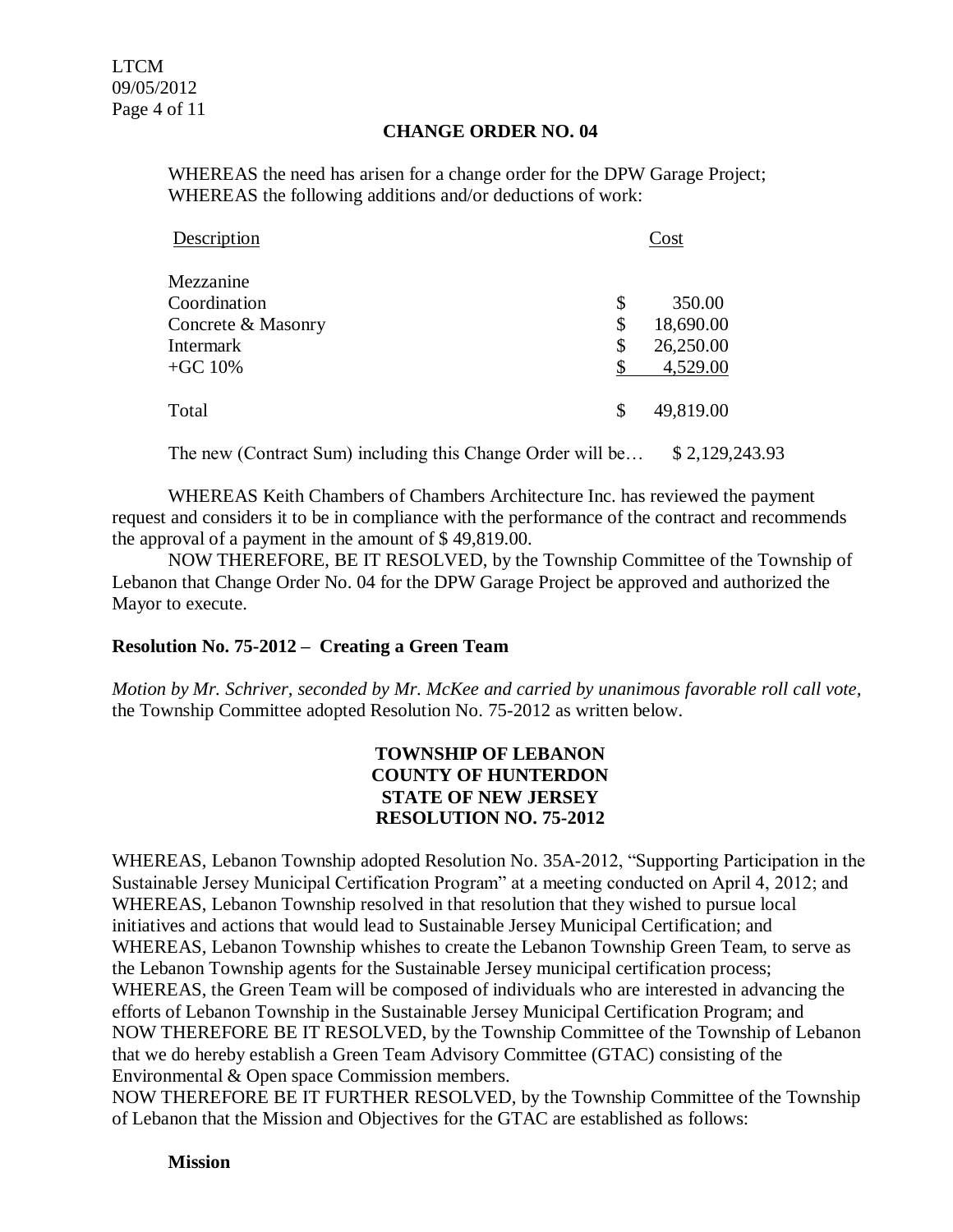Lebanon Township Green Team Advisory Committee will advise the Township Committee on ways to improve municipal operations with "Green" initiatives which are economically and environmentally sound through research and evaluation.

#### **Objectives**

- 1) Collaborate with Lebanon Township residents, employees and service providers as well as other governmental agencies to share resource information and ideas consistent with the Mission of the GTAC.
- 2) Encourage participation of all Lebanon Township residents, employees and service providers to solicit ideas on green initiatives.
- 3) Research and analyze green initiatives which make practical environmental and financial sense.
- 4) Develop strategies for sustainable green initiatives in municipal operations.

NOW THEREFORE BE IT FINALLY RESOLVED, by the Township Committee of the Township of Lebanon that the Environmental & Open Space Commission will lead the newly created GTAC.

#### **Resolution No. 76-2012 – Calling for a Ban on Fracking**

*Motion by Mayor Wunder seconded by Ms. Schriver and carried by unanimous favorable roll call*  vote, the Township Committee tabled Resolution No. 76-2012 until the September 19, 2012 meeting.

#### **TOWNSHIP OF LEBANON COUNTY OF HUNTERDON STATE OF NEW JERSEY**

## **RESOLUTION NO. 76-2012 Resolution Calling for a Ban on Fracking**

## **Resolution No. 77-2012 – Bond Anticipation Note**

*Motion by Ms. Schriver seconded by Mayor Wunder and carried by unanimous favorable roll call*  vote, the Township Committee adopted Resolution No. 77 -2012 as attached.

#### **TOWNSHIP OF LEBANON COUNTY OF HUNTERDON STATE OF NEW JERSEY RESOLUTION NO. 77-2012 BOND ANTICIPATION**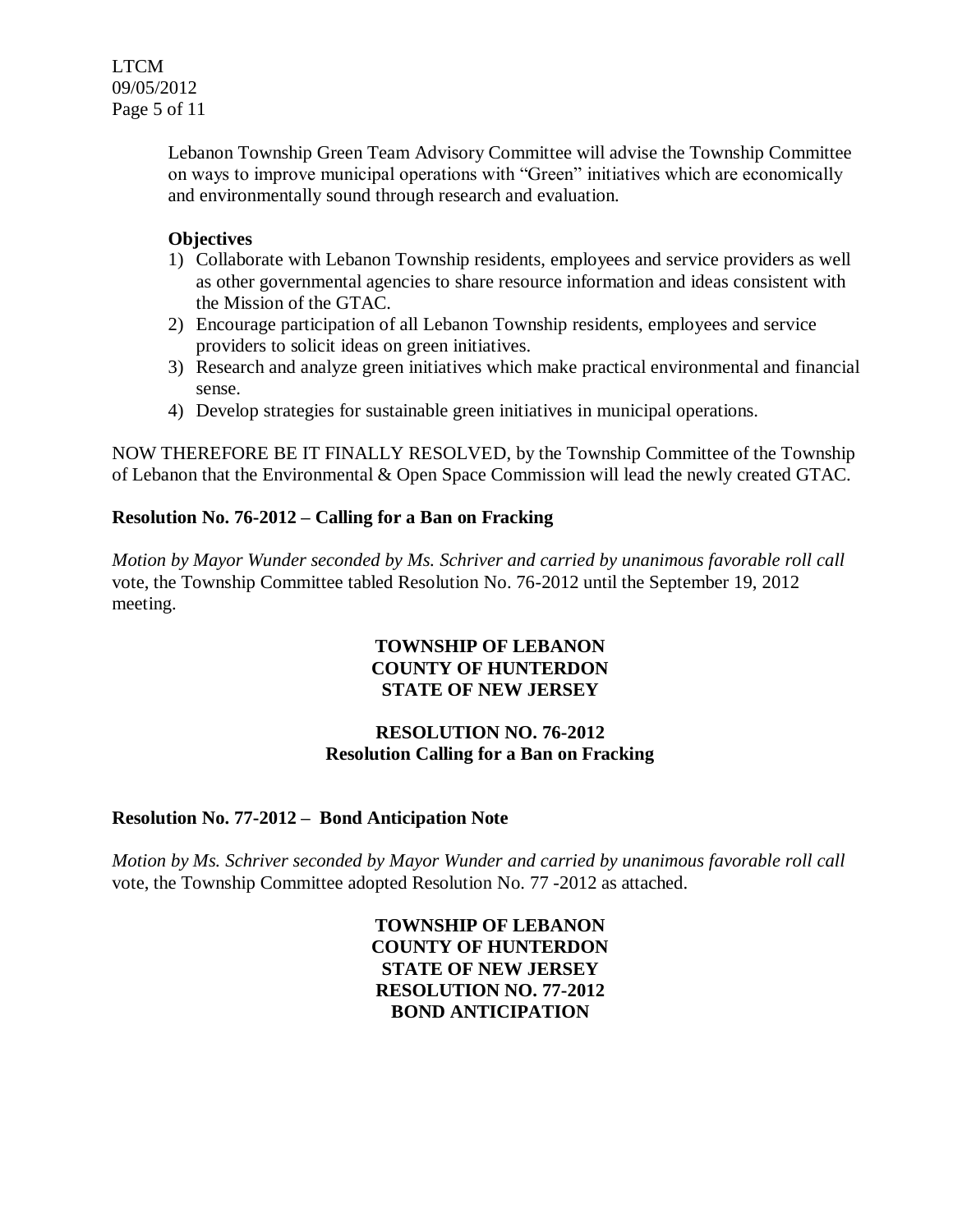LTCM 09/05/2012 Page 6 of 11

## **OLD BUSINESS**

#### **Eastern Concrete Site – Quarry Land Swap**

Mr. Warren Newman and Ms. Nancy Lawler of the Environmental Commission were present. Ms. Lawler inquired on whether the Committee sent a letter to NJ Land Trust requesting that the public meetings regarding the Quarry be held in Lebanon Township or Glen Gardner. The Clerk stated the letter was mailed and a response was received today. NJ Natural Land Trust stated in the response that although the matter is in the preliminary stages they will make every effort to hold a public hearing in Lebanon Township or Glen Gardner.

Ms. Lawler stated that they have learned that NJ Natural Land Trust looked at the property that Eastern Concrete has offered for the proposed swap and they are not sure if the property met their rules for conveyance. Ms. Lawler stated that they have heard that the Quarry is now looking at a larger tract of land in the same general area. Ms. Lawler stated that Glen Gardner met to review the letter that the Lebanon Township Committee sent to NJ Natural Land Trust and it is anticipated that they will be sending a similar version also. Ms. Lawler stated that it is possible that representatives from the Quarry may want to meet with Municipal Officials and the Environmental Commission would like to make sure that all meetings take place in public and that they take place locally.

Mr. Newman inquired on the possibility of the Township establishing an ordinance regarding quarry usage. Mr. Newman stated that it would most likely be reasonable to initiate the evaluation sooner by reason of what the Township is presented with Eastern Concrete.

Attorney Cushing stated that he has spoken to the Glen Gardner's Attorney, Peter Jost, about the Quarry matter and agreed that they would share appropriate information with each other. Mr. Newman stated that the Township should assist Glen Gardner and be parallel to them in their efforts. Mr. Newman stated that if the communities come together there may be some added value in the end.

*Motion by Mayor Wunder, seconded by Ms. Schriver and carried by unanimous favorable roll call*  vote, the Township Committee authorized Attorney Cushing to draft an ordinance relative to quarries in the Township.

#### **Nixle Alert System**

Mayor Wunder asked Mr. EJ Skidmore if he would be interested in working on the Nixle System for the Township.

*Motion by Mr. McKee, seconded by Mayor Wunder and carried by unanimous favorable roll call*  vote, the Township Committee approved Mr. Skidmore helping out the Township with the Nixle System.

#### **DPW Manager Request to Purchase a New Dump Truck**

The DPW Manager sent correspondence to the Committee requesting to purchase a new dump truck. Mayor Wunder stated that two dump trucks were purchased last year. Ms. Schriver stated that the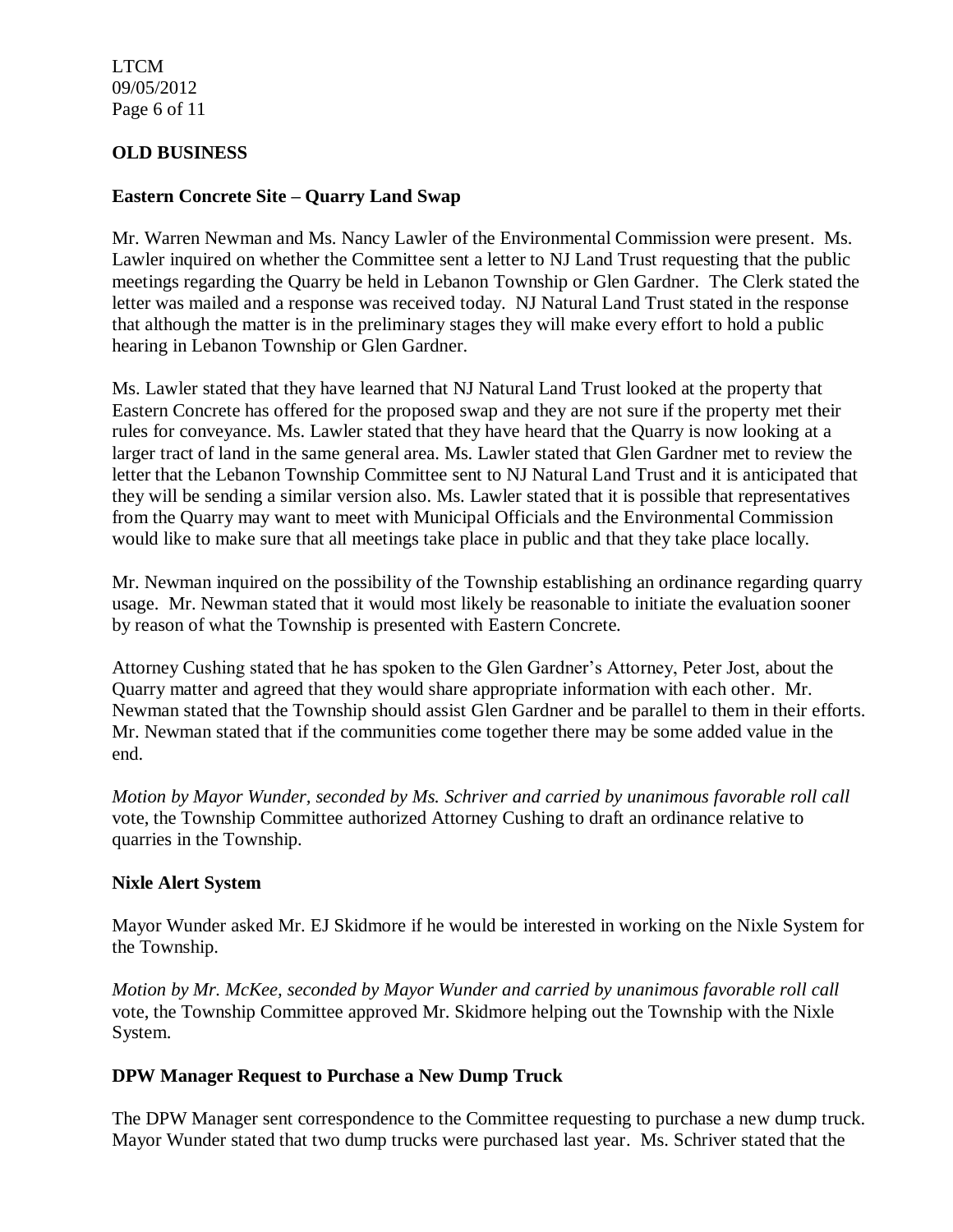LTCM 09/05/2012 Page 7 of 11

request states that the cab is rusting off the frame of the truck that needs to be replaced and there is 121,000 miles on it.

Mayor Wunder stated that he would like to see the request tabled until they find out the total cost for the DPW Garage project as they just approved a \$50,000.00 change order. Ms. Schriver questioned if the DPW will need the truck for plowing during the winter months.

*Motion by Mayor Wunder, seconded by Mr. McKee and carried by favorable roll call vote, the* Township Committee tabled the request until the Committee has the chance to speak to the DPW Supervisor to see if he can manage through the winter with the current truck. AYES: Wunder, McKee, Morrison NAYS: Schriver

## **LOSAP Correspondence – Local Finance Board**

Discussion was held on a letter being drafted by Attorney Cushing, on behalf of the Committee, to be sent to the Local Finance Board regarding the LOSAP matter. Mayor Wunder stated that he would like the letter to provide the background on the questions raised and the accusations made as well as stating that the Committee is following the Prosecutor's direction in contacting the Local Finance Board. Mayor Wunder said that he would like to inquire on if the Local Finance Board will investigate any claims that were made regarding the LOSAP, recusal issues with being a Committeeman and carrying out Fire Dept. business and to investigate possible ethic violations which may have occurred. The Committee would also like a copy of the Prosecutor's letter sent with the Local Finance Board letter.

*Motion by Mayor Wunder, seconded by Ms. Schriver and carried by unanimous favorable roll call*  vote, the Township Committee authorized Attorney Cushing to draft a letter to the Local Finance Board.

#### **Special LOSAP Audit**

The Township Clerk stated that the proposal provided to the Committee at an earlier meeting was based on a per audited year cost. The Committee's understanding was that the proposal was for the entire audit. There is a minimum of three years to be audited which increases the cost considerably. The Auditing firm can provide a review of the LOSAP program for a lesser amount however; the Clerk has not been able connect with the Auditor to inquire on what the review would entail.

The Clerk will attempt to send out additional requests for proposals to be submitted by the September 19, 2012 meeting.

*Motion by Mayor Wunder, seconded by Mr. McKee and carried by unanimous favorable roll call*  vote, the Township Committee authorized the Clerk to send out additional Requests for Proposals and to negotiate with the current auditor on the proposed review of the LOSAP matter.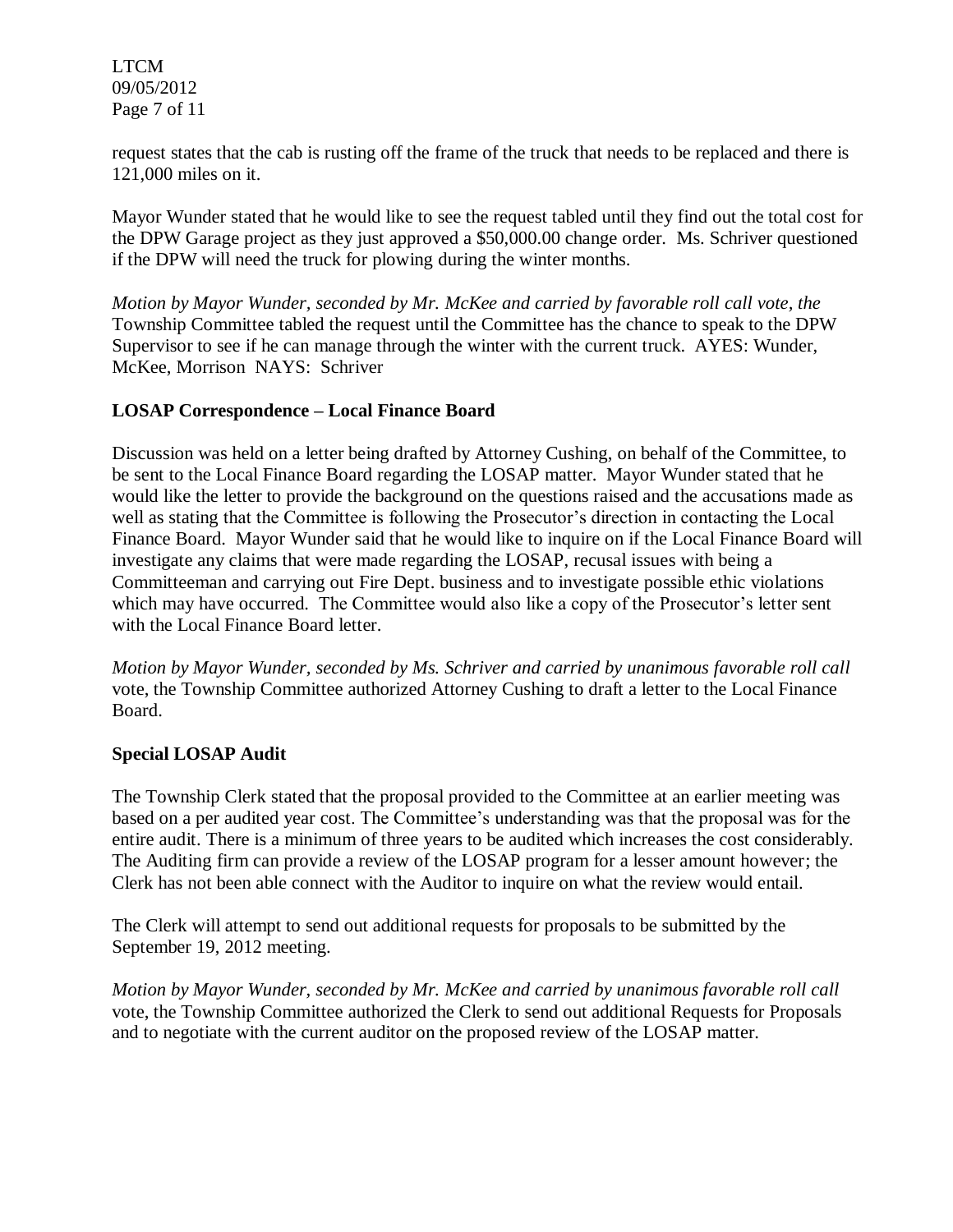LTCM 09/05/2012 Page 8 of 11

#### **NEW BUSINESS**

#### **Vacant Land**

Mayor Wunder stated that Delaware Township is looking to adopt an ordinance relative to vacant property. He said that possibly the Committee would want to consider the same. The Clerk will contact Delaware Township to request a copy of the ordinance.

#### **Committee Identification Cards**

Mayor Wunder stated that he spoke to the Police Chief and the Police Department has the ability to make identification cards with or without pictures for the employees and officials. Mayor Wunder stated that if anyone is interested in a card they should contact the Police Department.

#### **Mandatory Committee Courses**

Mayor Wunder stated that there are many courses offered for Governing Body members through the League of Municipalities and others. Ethics workshops are offered as well as many other topics. Mayor Wunder stated that he would like for it to be mandatory for all Committee members to attend courses.

*Motion by Mayor Wunder, seconded by Ms. Schriver and carried by unanimous favorable roll call*  vote, the Township Committee sanctioned that all future Committee members are required to attend Governing Body related courses.

## **Raffle Application - PTSO Voorhees High School Inc.**

*Motion by Ms. Schriver, seconded by Mayor Wunder and carried by unanimous favorable roll call*  vote, the Township Committee approved a raffle license for PTSO Voorhees High School Inc for an event to be held on October 5, 2012.

## **Gail Glashoff – Request for a Release to Attend the CWA Local 1040 Convention**

*Motion by Ms. Schriver, seconded by Mr. McKee and carried by unanimous favorable roll call vote,* the Township Committee approved the request of the CWA Local 1040 Union Shop Steward, Gail Glashoff to attend the CWA Local Convention which will be held on October 1, 2012 – October 3, 2012.

#### **Kevin Shanahan Correspondence – Liquor License #1019-33-004-007**

Christie's Restaurant located on Route 31 south has been closed for approximately five years and the liquor license has not been active since that time. The property has since been sold and the current owner, Kevin Shanahan, is looking to open the restaurant. Mr. Shanahan would like the Township's assistance in reactivating the license.

Discussion was held on Mr. Shanahan's request.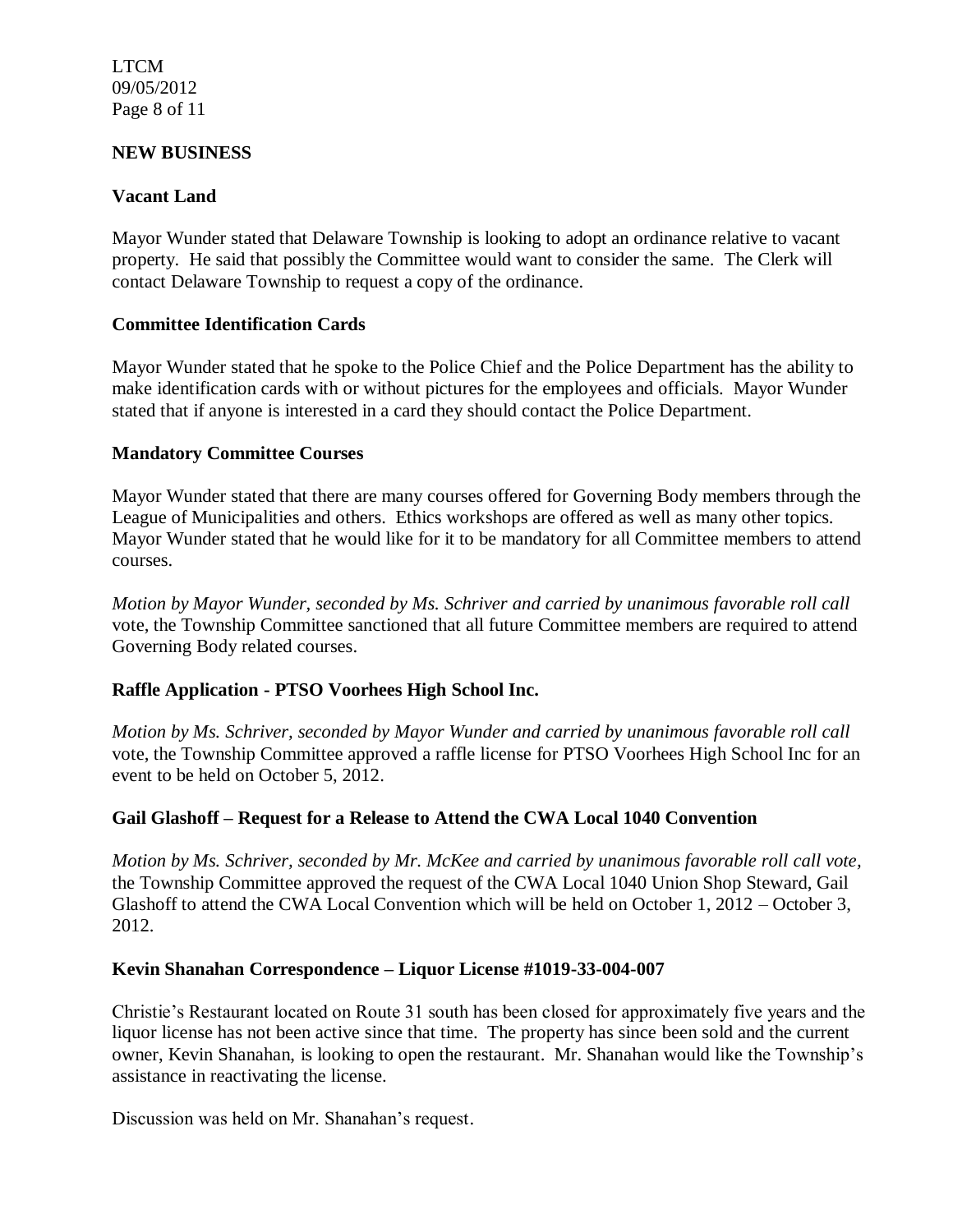LTCM 09/05/2012 Page 9 of 11

*Motion by Ms. Schriver, seconded by Mayor Wunder and carried by unanimous favorable roll call*  vote, the Township Committee authorized Attorney Cushing to send a letter to Mr. Shanahan stating that his office will investigate the process to reactivate the license if Mr. Shanahan is willing to cover the expense.

## **Veteran's Haven – Walk Off Alert**

Mayor Wunder stated that he received a call from a Glen Gardner resident stating his concerns with the possibility of clients walking away from the Veteran's Haven facility. Mayor Wunder stated that in the past residents were notified by Hagedorn if there was an elopement. Mayor Wunder stated that he would like the Clerk to contact Veteran's Haven asking for them to reestablish an alert system for the surrounding neighbors. Ms. Schriver stated that Veteran's Haven and Hagedorn Hospital are two different types of facilities. Ms. Schriver stated that they are not the same type of residents and she does not feel that it would be necessary to establish an alert system.

*Motion by Mayor Wunder, seconded by Mr. McKee and carried by unanimous favorable roll call*  vote, the Township Committee authorized the Clerk to contact Veteran's Haven to inquire on their elopement procedures.

# **Police Chief's Request to Purchase a Police Vehicle**

Police Chief Mattson is requesting to purchase a new police vehicle to replace 19-14, which is a 2008 Crown Victoria. The purchase would be for a 2013 Police Interceptor Sedan at a cost of \$35,604.75. The vehicle will be purchased through the Morris County Co-op.

*Motion by Mayor Wunder, seconded by Ms. Schriver and carried by unanimous favorable roll call*  vote, the Township Committee approved the Police Chief's request to purchase a 2013 Interceptor Sedan at a cost of \$35,604.75.

## **COMMITTEE REPORTS**

**COMMITTEEWOMAN SCHRIVER-** Ms. Schriver stated that she is working on a proposal to the Jenny Jones Foundation in an attempt to obtain a grant for repairs and updates to be done on the Squad building. Ms. Schriver stated that she will hopefully be meeting with Kevin Richardson from the County to discuss using Open Space funds for a project in the Memorial Park.

**MAYOR WUNDER-** Mayor Wunder stated the he has a Municipal Court of North Hunterdon meeting on September 10, 2012.

Attorney Cushing stated that relative to the prior Squad matter, his office will be filing a Consent Judgment Certification with Judge Buchsbaum once the Committee authorizes the Mayor to execute it. The Certification approves the terms and conditions of the settlement which was reached with the Squad members. All issues pertaining to the bankruptcy and the prior Squad have been resolved however; the Squad's past attorney will not execute a Substitution of Attorney. It is expected that the Judge will resolve this matter quickly.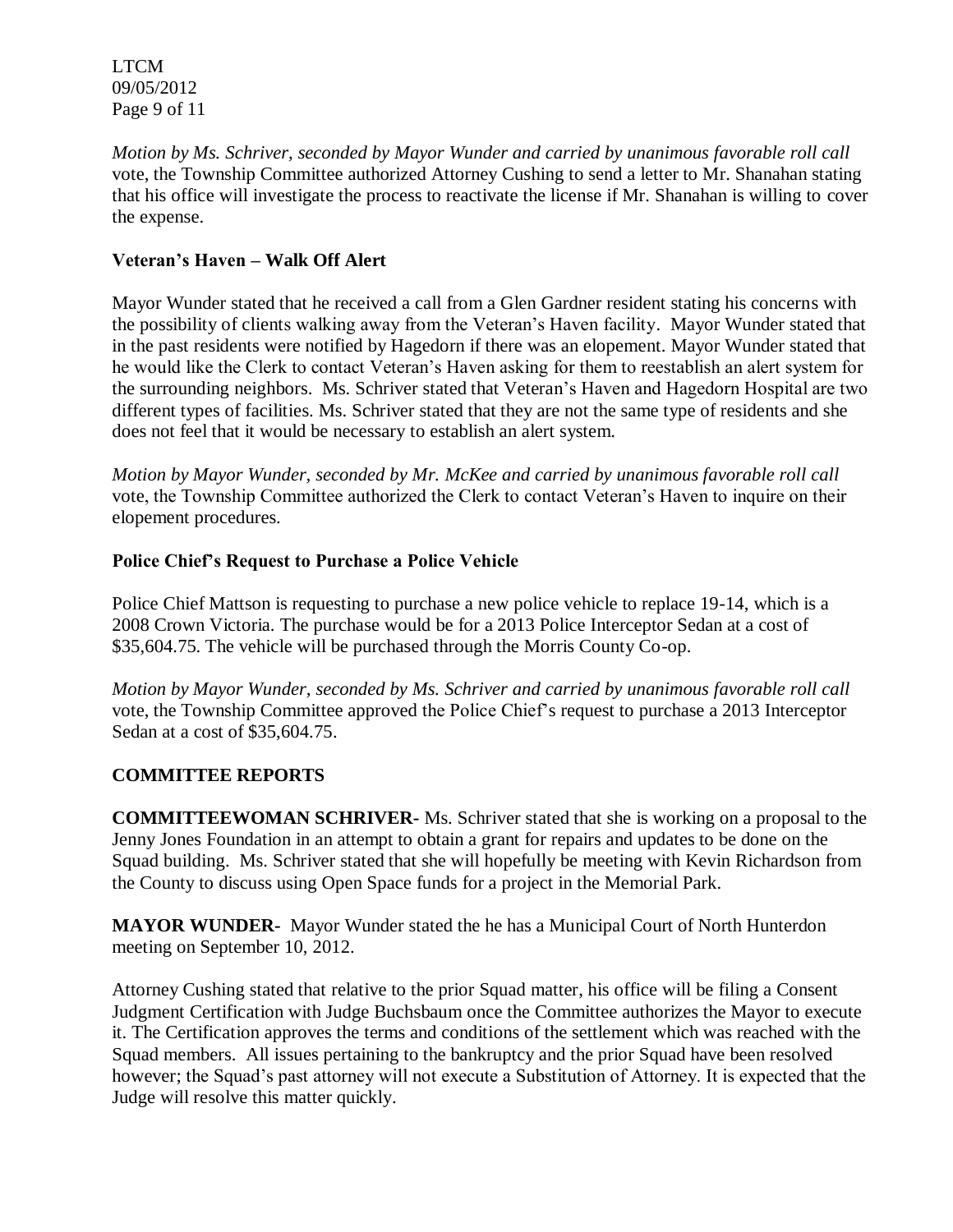LTCM 09/05/2012 Page 10 of 11

Mayor Wunder stated that he has nothing to report regarding insurance however; Mr. Milkowski spoke to the insurance company and may have comments to make at the September 19, 2012 meeting.

The electric bill was paid for the food pantry.

**COMMITTEEMAN MCKEE –** Mr. McKee stated that he had nothing to report on the standing committees.

## **COMMITTEEMAN MORRISON –**

**Police, Fire and Rescue-** Mr. Morrison read the August 2012 monthly Police report.

## **PRESENTATION OF VOUCHERS**

Committee Members provided a description of vouchers exceeding \$1000.00.

*Motion by Ms. Schriver, seconded by Mr. McKee and carried by unanimous favorable roll call vote,* the Township Committee approved the August 1, 2012 bill list in the amount \$2,798,499.24.

## **CORRESPONDENCE**

- a. Century Link Return of Tangible Personal Property Used in Business by Local Exchange Companies
- b. Freeholder J. Matthew Holt Meeting Invitation September 27, 2012 North Jersey Transportation Planning Authority (Response Requested) No action taken.

## **PUBLIC COMMENTS**

*Motion by Mr. McKee seconded by Ms. Schriver and carried by unanimous favorable roll call vote,* the Township Committee opened the Public Comment portion of the meeting.

Mr. EJ Skidmore stated that it is his understanding that when the five bays were removed from the plans for the DPW Garage the Township also lost some storage space that was associated with it. Mr. Skidmore stated that the Committee just approved Change Order No. 4 in the amount of \$49,000.00 to get the storage space back. Mr. McKee agreed with Mr. Skidmore and stated that all of the space was not removed but a portion was. Mr. Skidmore questioned the saving the Township actually received in taking the five bays out of the plans.

Mr. Skidmore stated that Lebanon Township is talking with Glen Gardner on the Eastern Concrete Quarry matter and asked if there would be any benefit in including the County Freeholders and/or State Representatives in on the matter.

Mr. Skidmore stated that regarding the LOSAP matter, it is his understanding that the Local Finance Board is the division of government that oversees LOSAP and the ethics law. Mr. Skidmore noted